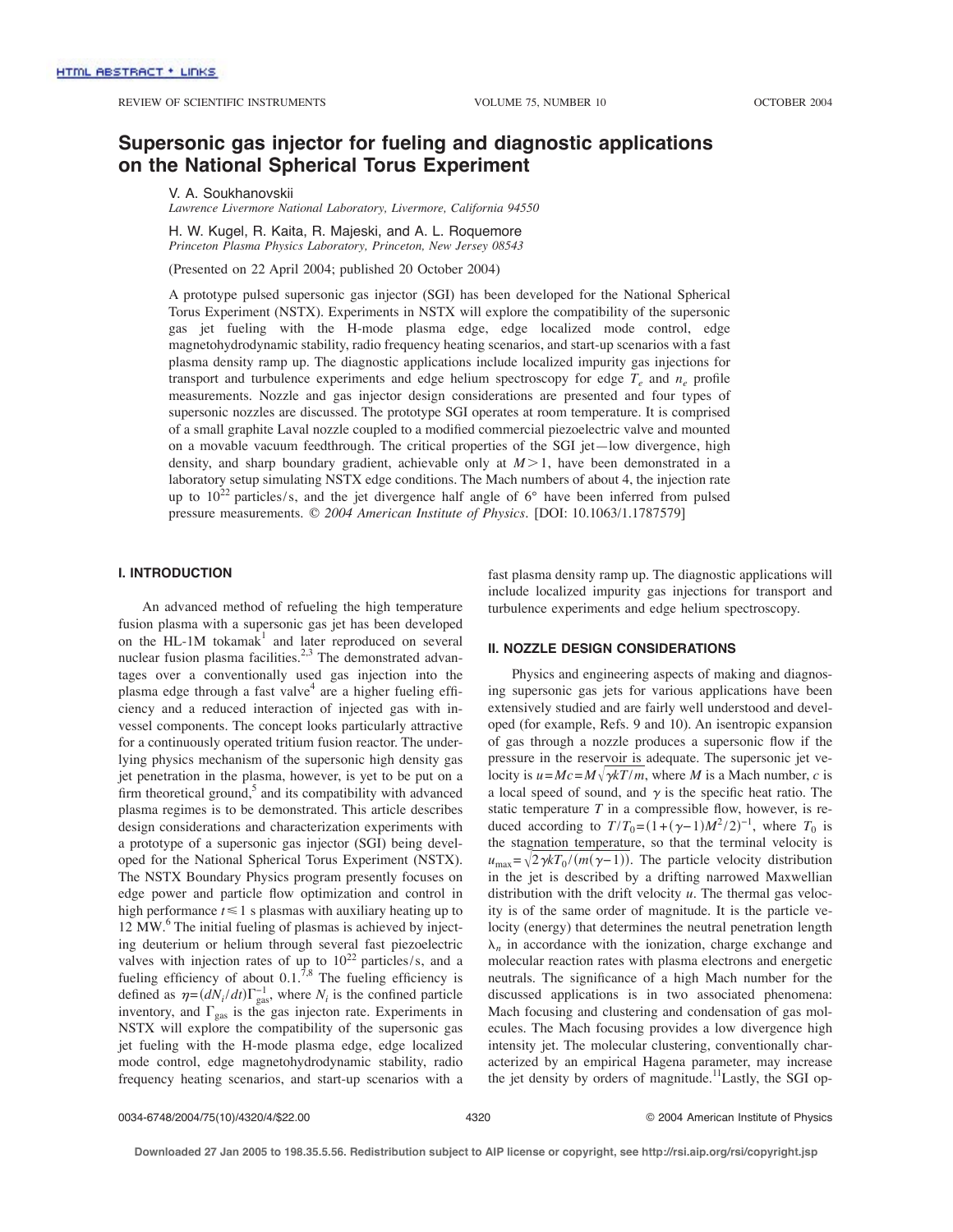Rev. Sci. Instrum., Vol. 75, No. 10, October 2004 Plasma diagnostics 4321



FIG. 1. Schematic view of the nozzle geometries: (a) converging nozzle, (b) converging-diverging Laval nozzle, (c) converging-diverging 20° conical nozzle, (d) aerospike (plug) nozzle.

erates in a pulsed regime, whereas any nozzle design relies on an established flow with steady-state parameters. The finite flow settle time limits the minimal SGI pulse length. The flow rate of the SGI is dependent on the nozzle geometry and valve parameters, and is usually defined by the plasma refueling requirements. These considerations demonstrate that the choice of proper nozzle geometry is critical. Shown in Fig. 1 are four axisymmetric nozzle shapes used for producing high quality supersonic gas jets: the converging sonic nozzle, the converging-diverging Laval nozzle, the converging-diverging conical nozzle, and the aerospike (plug) nozzle. The advantage of the converging nozzle is its simplicity. Free jets produced by the converging nozzle, however, suffer from the axial barrel and normal Mach disk shocks. The ratio of the reservoir stagnation pressure to the background pressure  $P_0 / P_{bg}$  must be very high to avoid the Mach disk from being too close to the nozzle exit.<sup>5</sup> In contrast, the contoured nozzles produce highly uniform flows with constant Mach number, temperature, and density—the desirable conditions which also favor the molecular condensation. A much higher jet intensity can be obtained with a lower pressure ratio in a contoured nozzle. The Laval nozzle shape must be properly calculated to minimize the thickness of the boundary layer. This is usually done using the method of characteristics or computational fluid dynamics methodology based on numerical solution of the Navier–Stokes equations.<sup>10</sup> Simple alternatives to the Laval nozzle are the aerospace "standard" conical nozzle with a  $\theta = 15-20^{\circ}$  half angle, and the aerospike nozzle with an important property of self-adjusting the flow to the background pressure. Both these nozzles avoid complications associated with the fabrication of the Laval nozzle.

We have chosen the Laval nozzle geometry for initial evaluation in the NSTX SGI. The geometry was obtained by scaling down a large wind tunnel  $M=8$  nozzle<sup>12</sup> operated in air at atmospheric pressures. The nozzle throat diameter is  $d=0.254$  mm, the inlet diameter is 2.20 mm, and the exit diameter is 3.78 mm. The nozzle is 23.37 mm long (Fig. 2). It was critical to evaluate the performance of the nozzle with hydrogen at the background pressure similar to the NSTX edge neutral pressure as the s of the jet core and the boundary layer do not scale similarly.<sup>13</sup>



FIG. 2. (Color online) Photograph of the prototype supersonic gas injector. The inset shows a cross section of the Laval nozzle.

## **III. RESULTS AND DISCUSSION**

A prototype SGI has been built for off-line optimization work. The goal of the characterization experiments is to measure the gas injection rates, and to evaluate the gas jet profile, the flow Mach number and the flow velocity. A local Mach number is obtained under the assumption of isentropicity from the Rayleigh–Pitot law using the pressure measurements upstream and downstream the shock formed at the transducer immersed in the flow. The impact (stagnation) pressure  $P_i$  is measured on axis and the flow static pressure  $P_0$  is measured in the SGI plenum.<sup>10</sup> The apparatus is shown in Fig. 3. A  $V \approx 50$  l vacuum tank is evacuated by a turbomolecular pump to 10−<sup>6</sup> Torr and filled with hydrogen to a desired background pressure  $P_b$  in the range  $10^{-4}$  $-10^{-1}$  Torr. The SGI operates at room temperature. It is comprised of a graphite Laval nozzle and a modified Veeco PV-10 piezoelectric valve mounted on a movable vacuum feedthrough (Fig. 2). The setup is equipped with a variety of ionization, Baratron and Sensotek pressure gauges to measure the background pressure  $P_{bg}$  and the reservoir pressure  $P_0$ . We use an Entran EPX absolute piezoresistive transducer with a response time of  $\tau < 1$  ms for the impact pressure



FIG. 3. Schematic view of the experimental setup for supersonic gas injector characterization.

**Downloaded 27 Jan 2005 to 198.35.5.56. Redistribution subject to AIP license or copyright, see http://rsi.aip.org/rsi/copyright.jsp**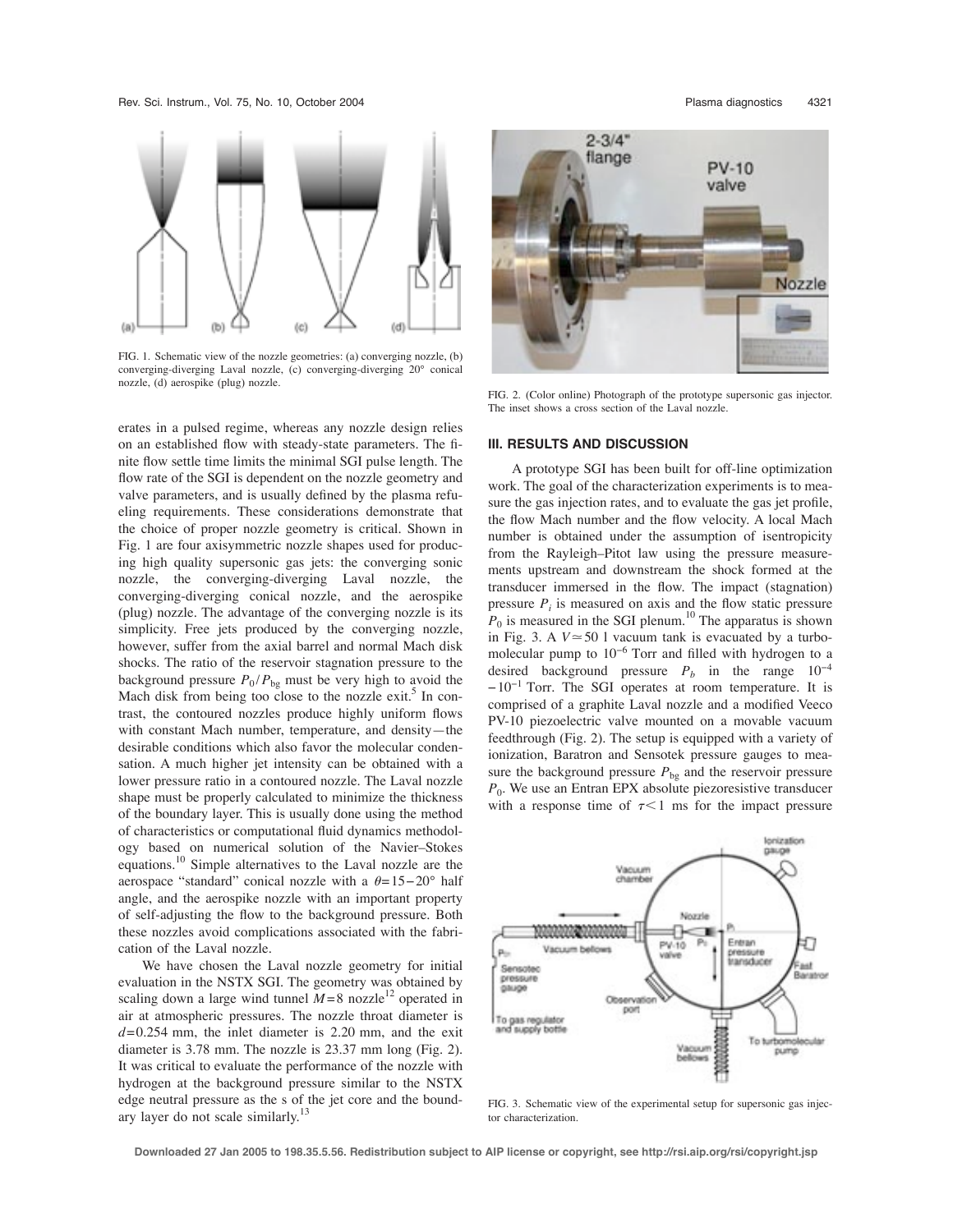150

100

50

o

 $000$ 

0.01

P<sub>1</sub> (Torr), 0.5 x V<sub>rabra</sub> (V)

FIG. 4. (Color online) Time traces of the valve control wave form and on-axis impact pressure for a  $\tau = 12$  ms SGI pulse and  $P_0 = 1000$  Torr,  $P_{\text{bg}}$  $= 10^{-4}$  Torr.

0.02<br>Time (s)

 $003$ 

0.04

measurements. The transducer is mounted on a vacuum feedthrough probe movable in the transverse direction to the SGI. A sharp "snout" tip with an opening of 1 mm is used on the transducer to increase its spatial resolution without reducing its sensitivity. The measurements were designed to simulate the tokamak environment: the SGI injected hydrogen gas pulses of  $1-50$  ms duration into the vacuum tank at the background pressure  $P_b= 10^{-4}$  Torr, similar to the neutral pressures measured in NSTX.<sup>14</sup> The jet profile was found to be insensitive to the background pressure in the range  $10^{-5}$   $\lt P_b$   $\lt 100$  Torr, consistent with the notion that the optimal background pressure for a supersonic expansion is equal to the static flow pressure. The usable pulse length was limited to 40 ms by thermal shocks induced by a gas pulse in the piezoresistive transducer. Shown in Fig. 4 are the time traces of the control voltage applied to the PV-10 valve and the transducer response. By varying the plenum pressure  $P_0$ in the range from 300 to 2300 Torr, the injection rates from 40 to 120 Torr 1/s have been measured. Shown in Fig. 5 is the measured gas jet profile obtained at  $P_0$ =1000 Torr cor-



FIG. 5. (Color online) Jet pressure profile measurements at different axial locations.



FIG. 6. (Color online) Measured ratio of the impact and static flow pressures. The inset shows the  $P_0/P_i$  dependence on Mach number according to the supersonic Rayleigh–Pitot formulas.

responding to the injection rate of *S*=65 Torr 1/s. The pressure sharply decreases at about 10 mm from the nozzle exit, however, a sharp pressure gradient defining the jet can be measured up to 120 mm from the nozzle. The jet divergence half angle is  $\theta_{1/2}=6^\circ$ . Shown in Fig. 6 is the  $P_0/P_i$  ratio measured as a function of the plenum pressure  $P_0$ . The supersonic Rayleigh—Pitot formula is used to estimate the jet Mach number from the  $P_0/P_i$  ratio.<sup>13</sup> The deduced Mach number at the nozzle exit is  $4-4.5$  for  $500 < P_0 < 2300$  Torr. At lower pressures the ratio  $P_0 / P_i$  sharply decreases as the flow approaches sonic conditions. Using the isentropic relations between stagnation and static quantities<sup>10</sup> the density at the jet exit is estimated to be  $\rho \le 10^{18}$  cm<sup>-3</sup>, and the temperature to be  $T \ge 70$  K. The nozzle Reynolds number is Re  $\simeq 6000.$ 

Based on the high density and collimation of the supersonic jet, and the expected higher penetration into the plasma edge, several plasma diagnostic applications that utilize conventional gas injectors can be much improved. These are the helium line ratio spectroscopy,<sup>15</sup> the gas puff imaging for turbulence studies, $16$  and gas injections for impurity transport experiments and cold pulse propagation measurements for heat transport studies.

In summary, we have developed a prototype pulsed supersonic gas injector for fueling and diagnostic applications on NSTX. The SGI utilizes a contoured Laval nozzle with the measured Mach number 4 for a range of plenum pressures, a well defined density profile, and the divergence half angle of 6°. The prototype SGI rate is up 120 Torr l/s. Future SGI development work will explore the applications of contoured nozzles specifically designed for the NSTX conditions.

#### **ACKNOWLEDGMENTS**

The authors thank W. Blanchard, G. Gettelfinger, T. Gray, T. Provost, G. Schmidt, P. Sichta, J. Taylor and J. Timberlake (PPPL) for technical and engineering contributions to the project. Professor A. J. Smits and Dr. S. Zaidi (Princeton University) are acknowledged for fruitful discussions.

**Downloaded 27 Jan 2005 to 198.35.5.56. Redistribution subject to AIP license or copyright, see http://rsi.aip.org/rsi/copyright.jsp**